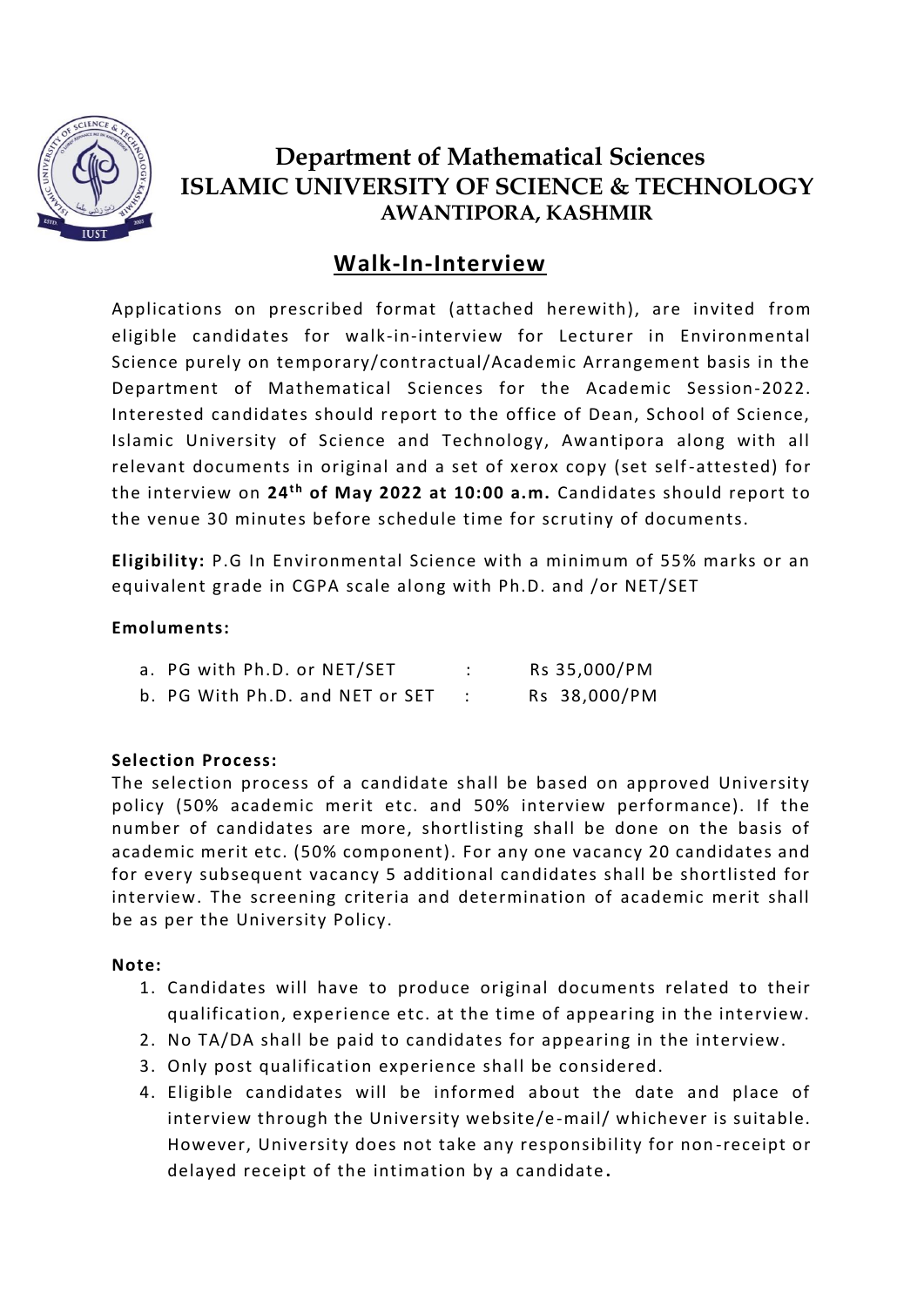- 5. Candidates who have been awarded PG/Ph.D. Degree from Foreign University should enclose equivalence certificate issued by the Association of Indian Universities (AIU) , New Delhi without which their candidature will not be considered, and application form will be rejected.
- 6. The University reserves the right to alter/insert any corrections/additions in the advertisement/Website in the event of any typographical error etc. before the last date prescribed for the receipt of applications, for which the candidates are advised to remain in touch with the official website: **[www.iust.ac.in.](http://www.iust.ac.in/)**
- 7. The University reserves the right to modify/withdraw/cancel any communication made to the candidate(s) at any stage in the process of selection in case any inadvertent mistake is detected even after the issue of appointment letter.

Prof. Fozia S. Qazi Head, Department of Mathematics

*No: IUST/DOM/DSoS/Walk-in-interview/2022/ Dated: 19-05-2022*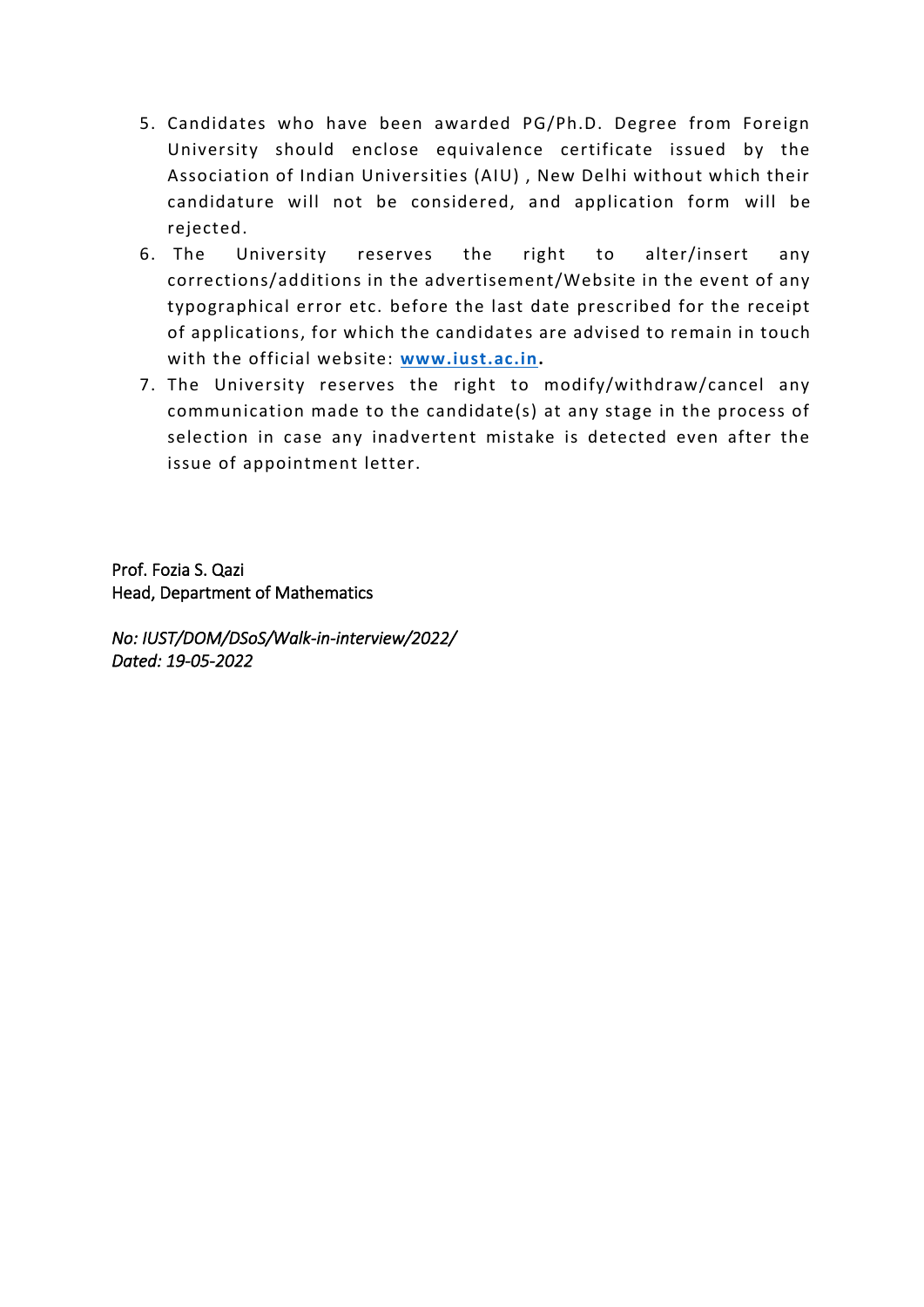### **Application Form for Engagement as Contractual Lecturer**

**Application for the post of…………………………………………………………………**

- 1. Name (In Block Letters):………………………………………………………………….
- 2. Father's Name: ………………………………………………………………………………..
- 3. Permanent Address:………………………………………………………………………….

Contact No:…………………………….. Email:…………………………………………….

- 4. Date of Birth:……………………………………………………………
- 5. Academic Record:

| S.No | Examination                 | University/Board | Year<br><b>Passing</b> | of | %age or<br><b>GPA</b> | Subject |
|------|-----------------------------|------------------|------------------------|----|-----------------------|---------|
| 01   | Bachelor's<br><b>Degree</b> |                  |                        |    |                       |         |
| 02   | Master's<br><b>Degree</b>   |                  |                        |    |                       |         |
| 03   | M.Phil.                     |                  |                        |    |                       |         |
| 04   | Ph.D.                       |                  |                        |    |                       |         |
| 05   | <b>NET With JRF</b>         |                  |                        |    |                       |         |
| 06   | <b>NET</b>                  |                  |                        |    |                       |         |
| 07   | SLET/SET                    |                  |                        |    |                       |         |